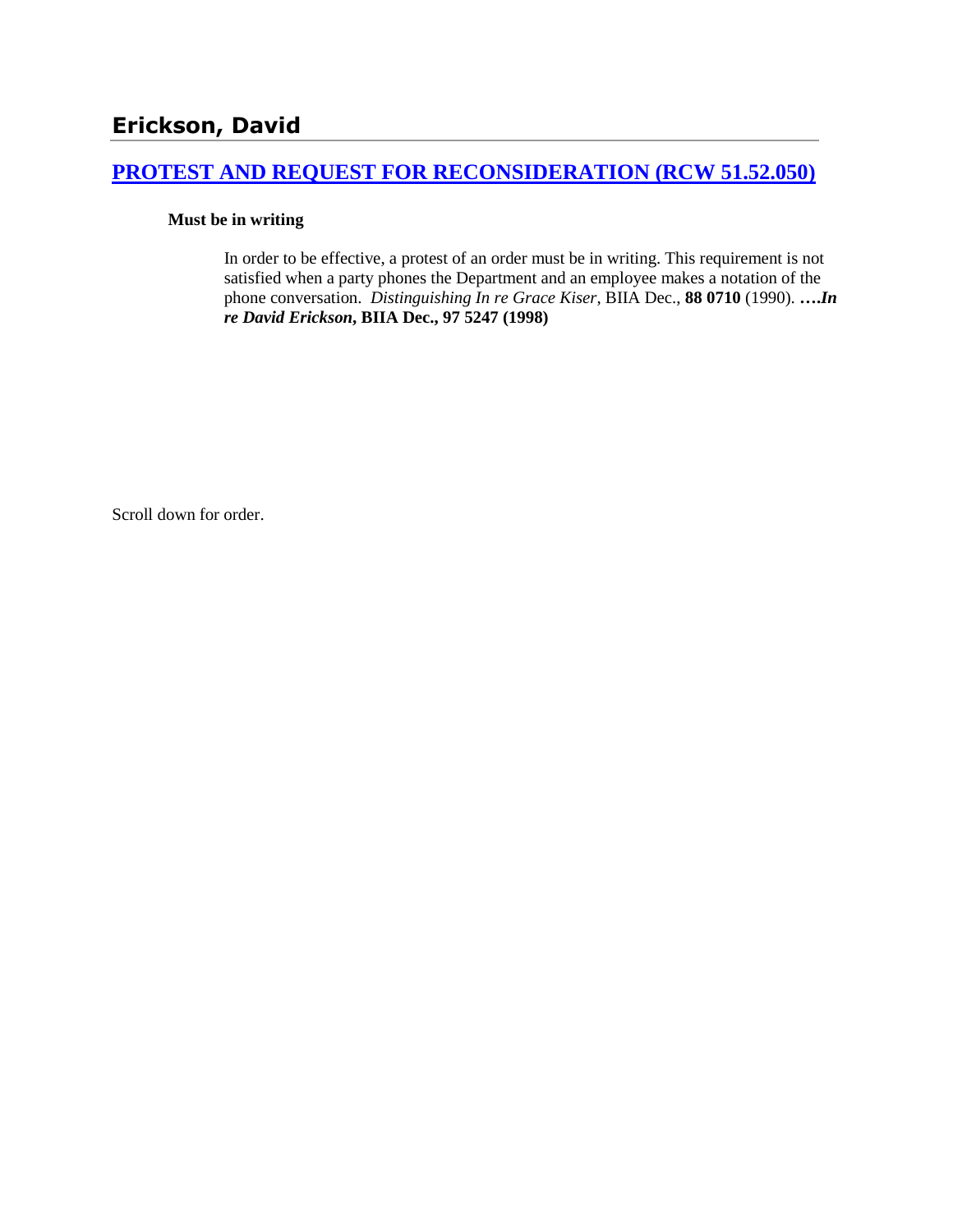# **BEFORE THE BOARD OF INDUSTRIAL INSURANCE APPEALS STATE OF WASHINGTON**

 **IN RE: DAVID L. ERICKSON ) DOCKET NO. 97 5247 ) CLAIM NO. P-308811 ) DECISION AND ORDER**  APPEARANCES: Claimant, David L. Erickson, by David B. Vail & Associates, per Michael S. Lind Employer, OTW Forms, None Department of Labor and Industries, by The Office of the Attorney General, per Helen B. Fraychineaud, Assistant The claimant, David L. Erickson, filed an appeal with the Board of Industrial Insurance Appeals on July 1, 1997, from an order of the Department of Labor and Industries dated May 2, 1997. The order stated that the Department could not reconsider its February 16, 1995 order because the protest was not received within the sixty-day limitation period, and therefore that order is final and binding. **AFFIRMED. PROCEDURAL AND EVIDENTIARY MATTERS** Pursuant to RCW 51.52.104 and RCW 51.52.106, this matter is before the Board for review and decision on a timely Petition for Review filed by the claimant to a Proposed Decision and Order issued on March 24, 1998, in which the order of the Department dated May 2, 1997, was affirmed. The parties submitted this case to us for decision through what the Proposed Decision and Order

correctly determined were joint motions for summary judgment. Materials submitted to this Board included claimant's briefs received on January 13, 1998 and January 26, 1998, the Department's brief received on January 21, 1998, the affidavit of the claimant's attorney, Michael Lind (attached to the claimant's initial brief), and 12 documents attached to the briefs that were identified and

8/21/98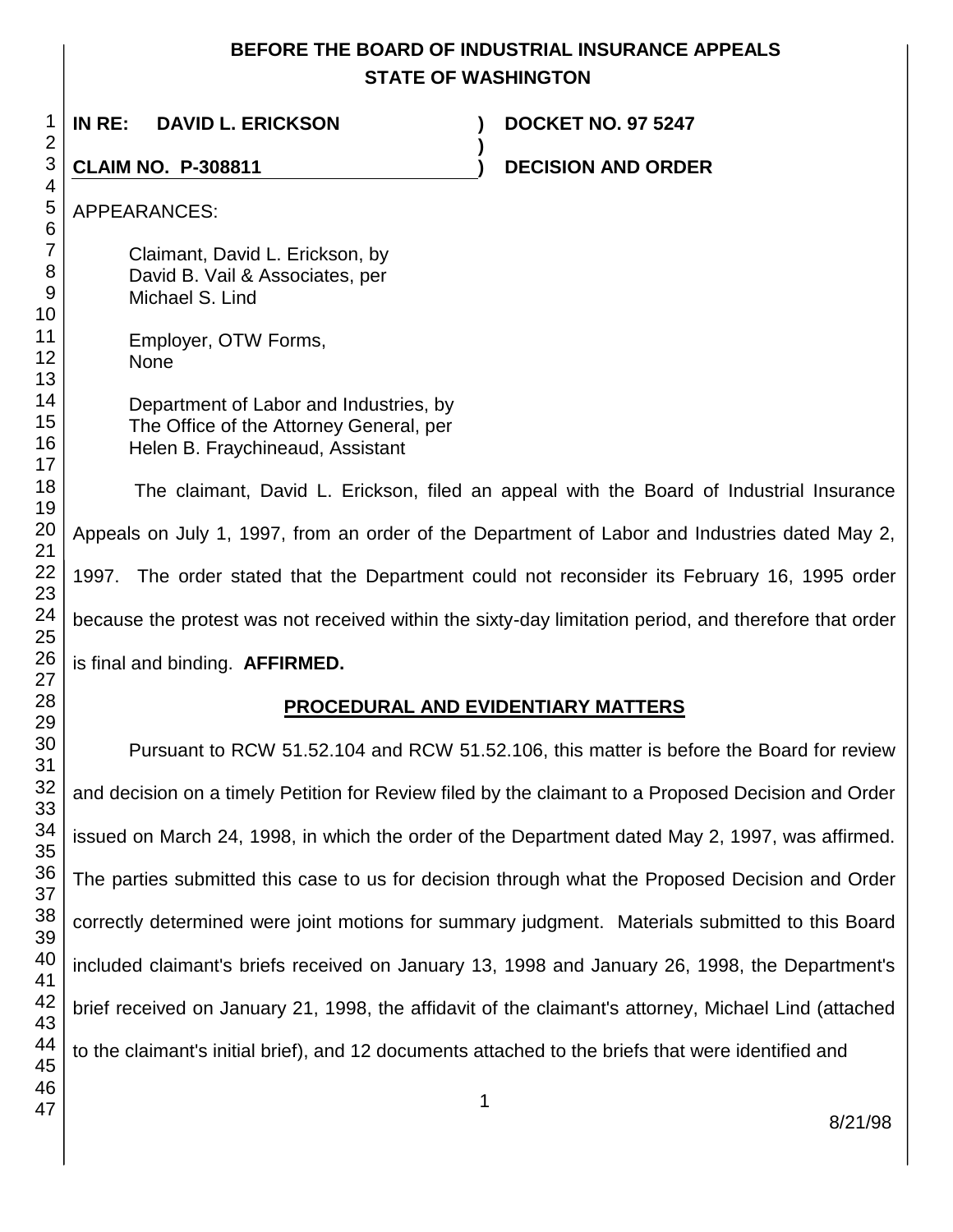numbered by the Proposed Decision and Order as Exhibit Nos. 1-12. Considering the requirements of CR 56(c) and CR 56(e) as well as the contents of the documents themselves, we determine that the evidentiary portion of the record consists only of the following documents: the amended jurisdictional fact stipulation received on September 22, 1997, the affidavit of Michael Lind, and Exhibit Nos. 1-7 (attached to Mr. Lind's affidavit). Everything else, including the documents marked as Exhibit Nos. 8-12, are considered to be legal **argument**, not evidence.

### **DECISION**

The issue in this appeal is whether a timely request for reconsideration (protest) was filed from the February 16, 1995 Department order that calculated the rate of the claimant's monthly time loss compensation benefit. There is no contention that any party or person aggrieved by that order filed an appeal with this Board. There are no genuine issues of material fact in this appeal. Instead, the application of the law to these facts, in particular RCW 51.52.050, is what is in dispute. On January 20, 1995, Mr. Erickson sustained an industrial injury to his spine for which he filed an application for benefits with the Department of Labor and Industries. On February 16, 1995, the Department mailed an order allowing the claim and determined that the claimant's time loss compensation rate was \$1,320 per month, based on his status as a single person with no dependents and wages of \$2,220 per month as of the date of injury. This order contained "appeal-rights" language that complies with the RCW 51.52.050 requirements for such language. The order also asked the employer to contact the Department if it had light duty work available for the claimant.

Monday, April 17, 1995, was the sixtieth day after the mailing of this order. On the very next day, Tuesday, April 18, 1995, an employee of the Department received a telephone call from Steve Swanson, the owner of OTW Forms, who complained that the claimant had worked under the table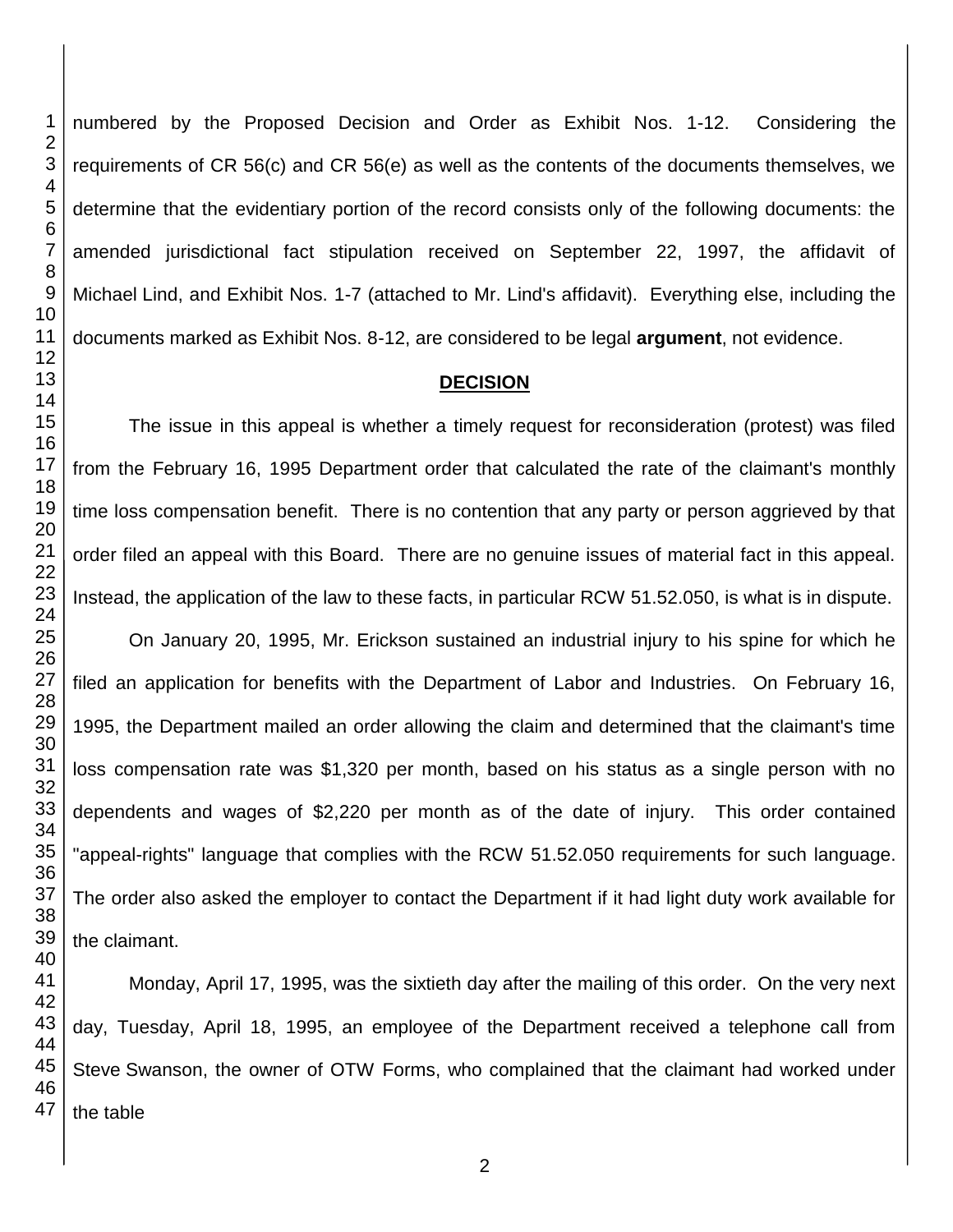for another company and was bragging that he was now getting more money from time loss compensation than he made while working. The employer informed the Department employee that the claimant had not been a full-time worker; he had worked only four to five hours per day. The employer told the Department employee that he would try to find some light duty work for the claimant. The Department employee memorialized this conversation in the Department's computer system, presumably the same day he received the telephone call. Although the employer's telephone call was received on the sixty-first day after the order was mailed, there is no doubt that the telephone call occurred within the sixty-day request for reconsideration (protest) period mandated by RCW 51.52.050, inasmuch as the employer could not have received the February 16, 1995 order any earlier than the day after it was mailed.

The claimant's first written protest of the February 16, 1995 order's time loss compensation rate calculation was not received by the Department until December 11, 1995. The claimant has never claimed that the February 16, 1995 order was not communicated to him in a timely manner.

 Citing our significant decision of *In re Grace Kiser*, BIIA Dec., 88 0710 (1990), Mr. Erickson contends that the entry of the substance of the employer's telephone call onto the Department's computer system on April 18, 1995, constituted a "written request for reconsideration" within the meaning of RCW 51.52.050. However, the definition of "write" or "writing" contained on page 3 of Exhibit No. 7 (a portion of *Webster's New Collegiate Dictionary 150th Anniversary Edition*) to which the claimant refers in his January 12, 1998 brief, is that of a transitive verb, not a noun, so it is not relevant. Common sense and the noun form of the word "writing" found on page 4 of Exhibit No. 7 make it clear that an oral statement is not writing. An oral statement was all that the employer gave the Department. The Department employee who entered the substance of that oral statement into the computer was not an "other person affected" by the February 16, 1995 order within the meaning of RCW 51.52.050.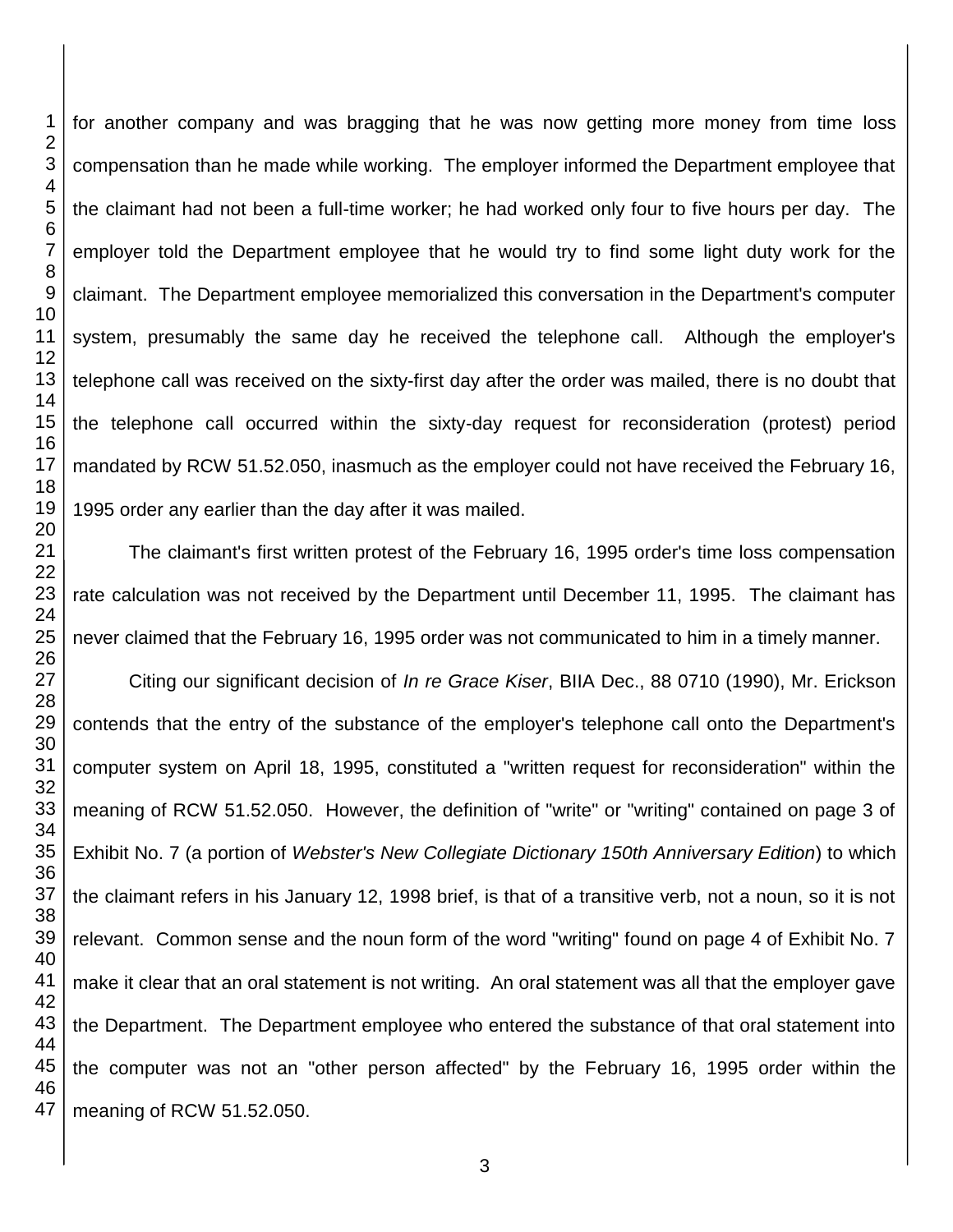The fact that a Department employee entered the substance of the employer's telephone call into the Department's computer system does not make it writing filed with the Department. This assertion is simply an attempt to negate the RCW 51.52.050 requirement that a request for reconsideration (protest) to the Department be in writing. The issue is not the proper administration of claims by the Department as the claimant asserts in his Petition for Review, but is instead the responsibility of any aggrieved party, employers and injured workers included, to follow a clear and specific statutory process of which they have been notified.

Our decision in *Kiser* does not support Mr. Erickson's contentions. In that case, a selfinsured order contained appeal language that was materially deficient in warning Ms. Kiser of the consequences of not filing a written appeal or request for reconsideration. The order stated that Ms. Kiser "may" protest in writing within sixty-days, without mentioning that failure to do so would result in that order becoming final. When coupled with language within the order that asked Ms. Kiser to contact the employer by phone if she had questions, the material deficiencies within that order's protest language misled Ms. Kiser, to her prejudice, into believing that a protest could be made by phone with the result that she did not file a written appeal or request for reconsideration within the statutory sixty-day period. *Kiser* is not to be construed as an exception to the requirement that a request for reconsideration to the Department be in writing. Instead, that case is an example of when an order's appeal language was so materially deficient that the worker was prejudiced thereby and thus excused from filing a written request for reconsideration within the sixty-day limitation period. See, *Porter v. Department of Labor & Indus.*, 44 Wn.2d 798 (1954).

Mr. Erickson notes that shortly after the employer's telephone call was received, the Department issued an order paying time loss compensation in an amount that was considerably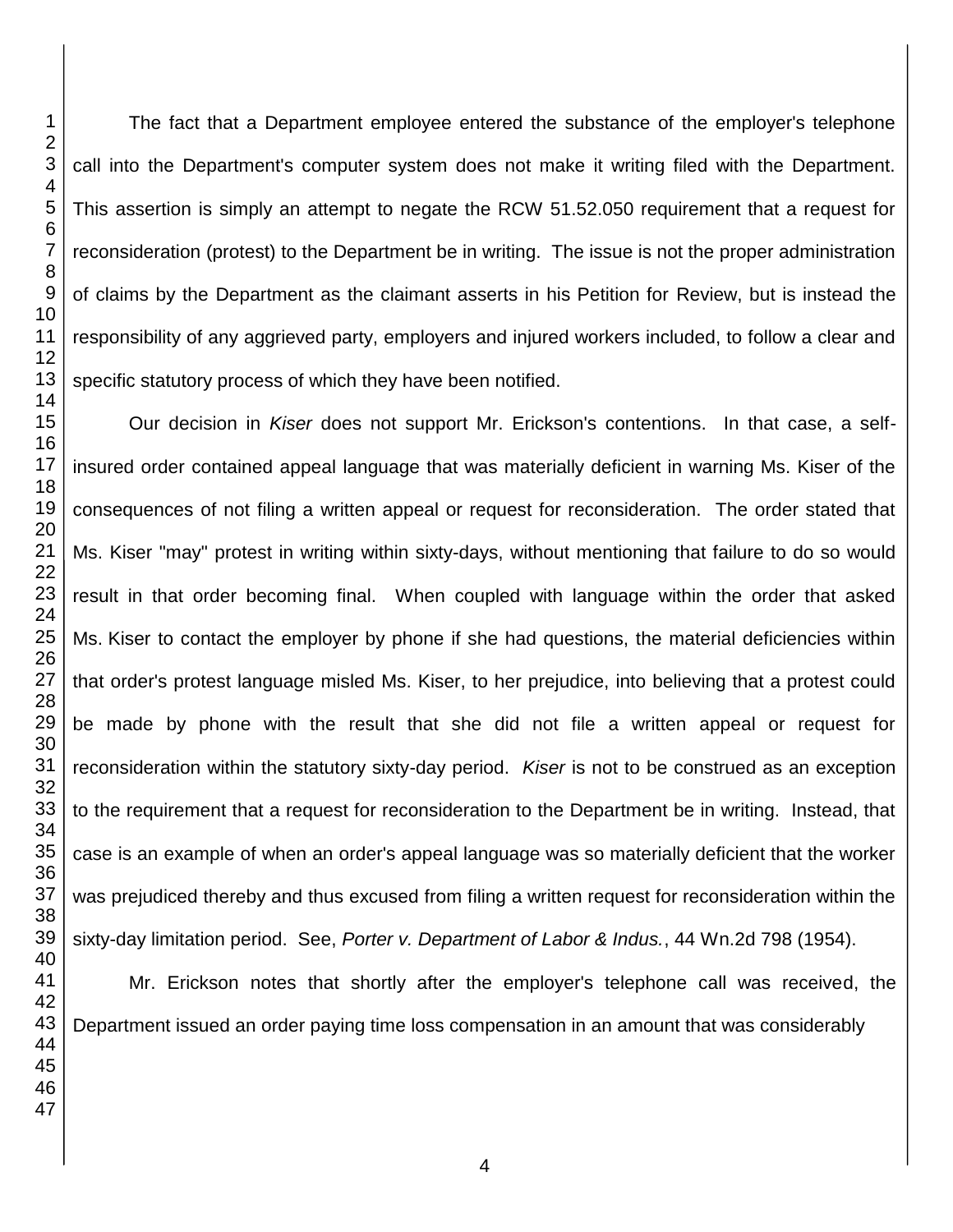less than that required by the time loss compensation calculation contained within the February 16, 1995 order. He argues that this action shows that the Department considered the employer's telephone call to be a request for reconsideration. This contention merely is a *post hoc* argument; it is insufficient to prove a causal link between the two events in question absent evidence that a written protest was filed in a timely manner. The Proposed Decision and Order correctly noted that the claimant offered no evidence to back up his suspicion. Without any additional evidence, we decline to give credence to that suspicion.

Inasmuch as the claimant has not proven that a timely request for reconsideration was filed within sixty-days of the communication of the February 16, 1995 order, that order became final and binding on him and all other parties. Therefore, the Department is entitled to a judgment as a matter of law, and its summary judgment motion is granted. The claimant's summary judgment motion is denied. The Department's May 2, 1997 order that declined to reconsider the February 16, 1995 order must be affirmed.

# **FINDINGS OF FACT**

- 1. On January 20, 1995, the claimant, David L. Erickson, sustained an injury to his spine while in the course of his employment with OTW Forms. On February 2, 1995, the claimant filed an application for benefits with the Department of Labor and Industries. On February 16, 1995, the Department issued an order that allowed the claim and provided that the claimant's time loss compensation rate had been set at \$1,320 per month based on his status as a single person with no dependents and wages of \$2,200 per month as of the date of his injury. This order asked the employer to call the Department if it had light-duty work available for the claimant. The February 16, 1995 order was mailed to the claimant, his employer and a medical provider. The February 16, 1995 order notified all parties that it would become final 60 days after receipt unless a written request for reconsideration or appeal was filed with the Department or the Board of Industrial Insurance Appeals.
-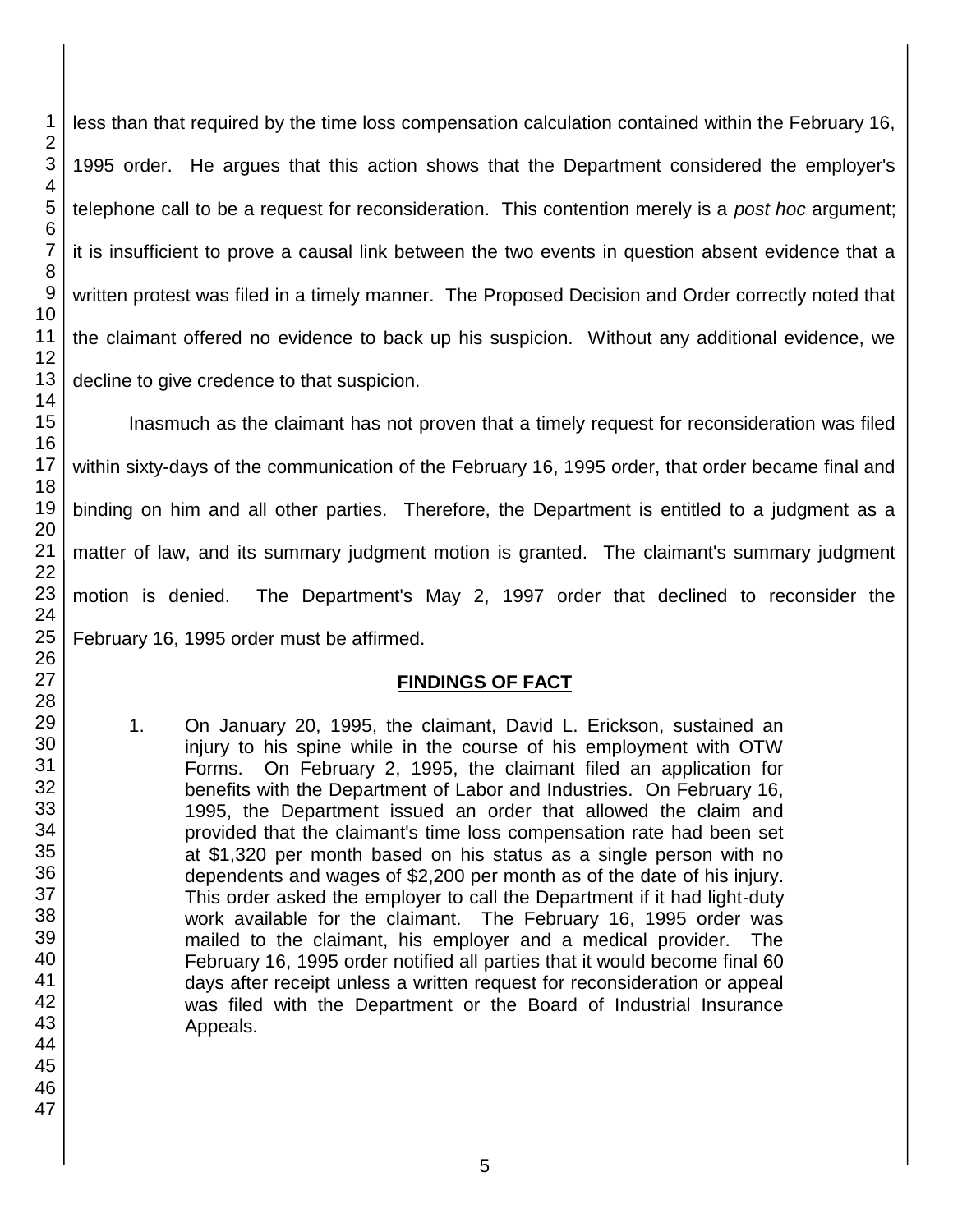- 2. On April 18, 1995, the employer contacted an employee of the Department by telephone. The employer complained that the claimant had worked under the table for another company and was bragging that he was now getting more money from time loss compensation than he made while working. The employer informed the Department employee that the claimant had not been a full-time worker; he had only worked four to five hours per day. The employer told the Department employee that he would try to find some light-duty work for the claimant.
- 3. On April 18, 1995, the Department employee entered the substance of his telephone conversation with the employer into the Department's computer system.
- 4. On December 11, 1995, the claimant filed a written protest and request for reconsideration with the Department of any adverse order entered within the last sixty-days and stated that his time loss compensation rate had been incorrectly calculated and paid. On May 2, 1997, the Department issued an order that stated that it could not reconsider the February 16, 1995 order because no protest was received within the sixty-day limitation period and that the order had become final and binding. On July 1, 1997, the claimant filed a Notice of Appeal with the Board of Industrial Insurance Appeals. On July 28, 1997, this Board issued an order granting the claimant's appeal, assigning it Docket No. 97 5247, and directing that further proceedings be held.

# **CONCLUSIONS OF LAW**

- 1. The Board of Industrial Insurance Appeals has jurisdiction over the subject matter and the parties to this appeal.
- 2. There are no genuine issues of material fact. The Department is entitled to a judgment as a matter of law. The Department's motion for summary judgment is granted. The claimant's motion for summary judgment is denied.
- 3. The Department's February 16, 1995 order, that informed the parties of their right to file a request for reconsideration, complied with RCW 51.52.050.
- 4. The April 18, 1995 telephone call from the employer to an employee of the Department was not a written request for reconsideration within the meaning of RCW 51.52.050.